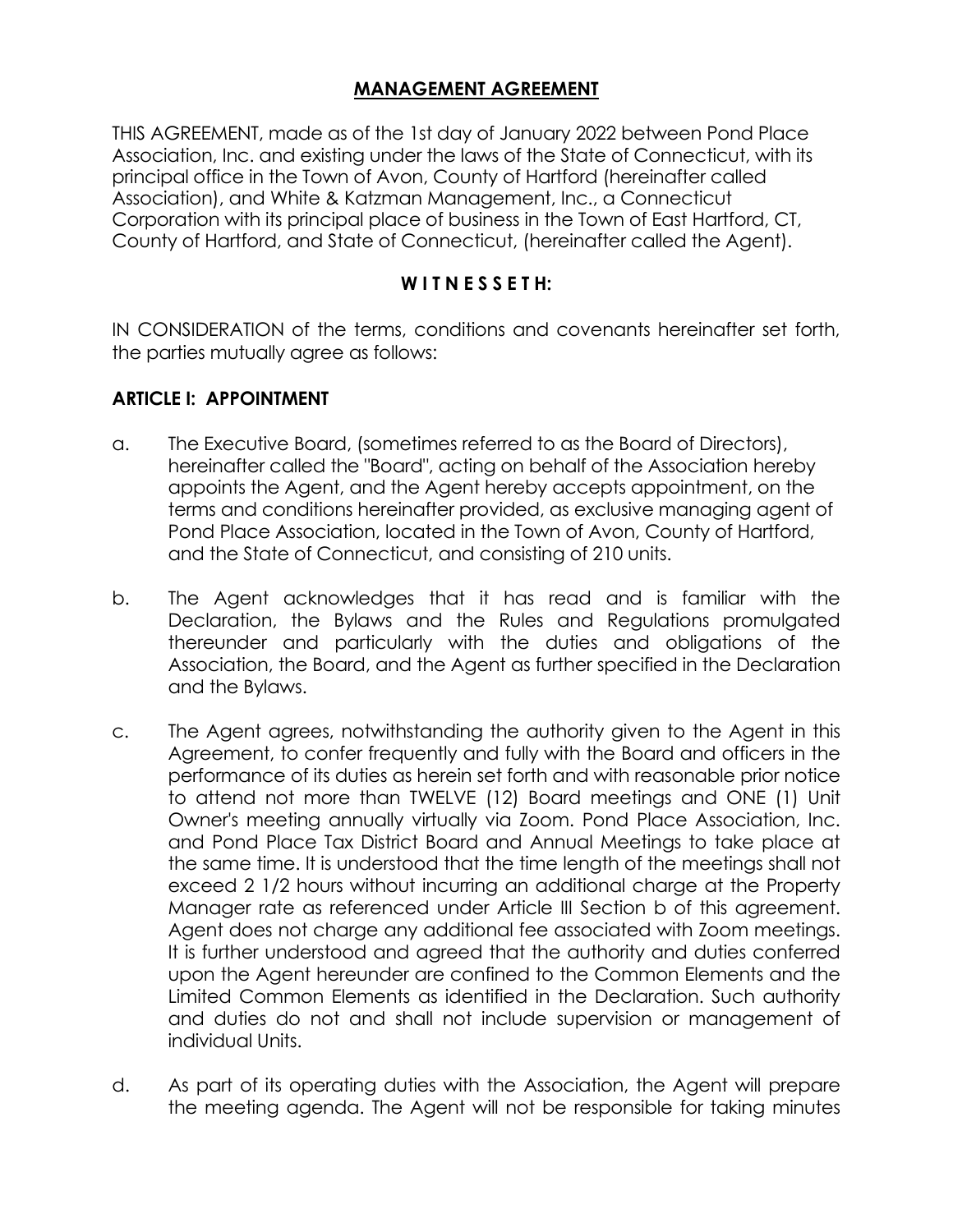during Board meetings. The Agent will further be responsible for preparing notices to the unit owners for annual and special meetings, which would include but not be limited to; meeting notice, meeting agenda, proxy forms and ballots. The Agent will not charge any additional fees for these services other than outlined in Article III, section (c).

e. The Board shall designate a single individual as a Board liaison that shall be authorized to act on behalf of the Board with the Agent on any matters related to the management of the Association. The Agent is directed not to accept directions or instructions with regard to the management of the Association from anyone else, unless otherwise directed by the Board from time to time. In the absence of any other designations by the Board, the President of the Board shall have this authority.

# **ARTICLE II: TERM**

Unless terminated sooner as hereinafter provided, this Agreement shall be in effect for a term of **thirty-six (36) months**. In the event that future agreements are not executed by the expiration of this agreement it is hereby agreed that the existing contract would continue on a month to month basis under the same term and conditions.

### **ARTICLE III: COMPENSATION**

a. The Compensation which the Agent shall be entitled to receive for all services performed under this Agreement shall be **Thirty-Six Thousand Four Hundred Fifty Dollars (\$36,450.00)** payable in monthly installments on the first day of the month in which the service is rendered as follows:

**January 1, 2022 – December 31, 2023** – For this period, compensation will be payable in monthly installments of \$1,000.00

**January 1, 2024 – December 31, 2024** – For this period, compensation will be payable in monthly installments of \$1,037.50

SALES TAX WILL BE CHARGED ON INVESTOR UNITS.

b. In addition, the Agent will perform additional services not included in this contract, with the Board's approval, at the rate of \$200.00 per hour for a principal of White & Katzman, \$125.00 per hour for a property manager, \$75.00 per hour for an accountant and a charge of \$50.00 dollars per hour for clerical or administrative personnel. The Agent without the prior authorization of the Board of Directors will perform no additional services. These services could be, but are not limited to testimony or appearance in Court in behalf of the Association, or as requested by the Board to appear before any regulatory agency or court on behalf of the Association.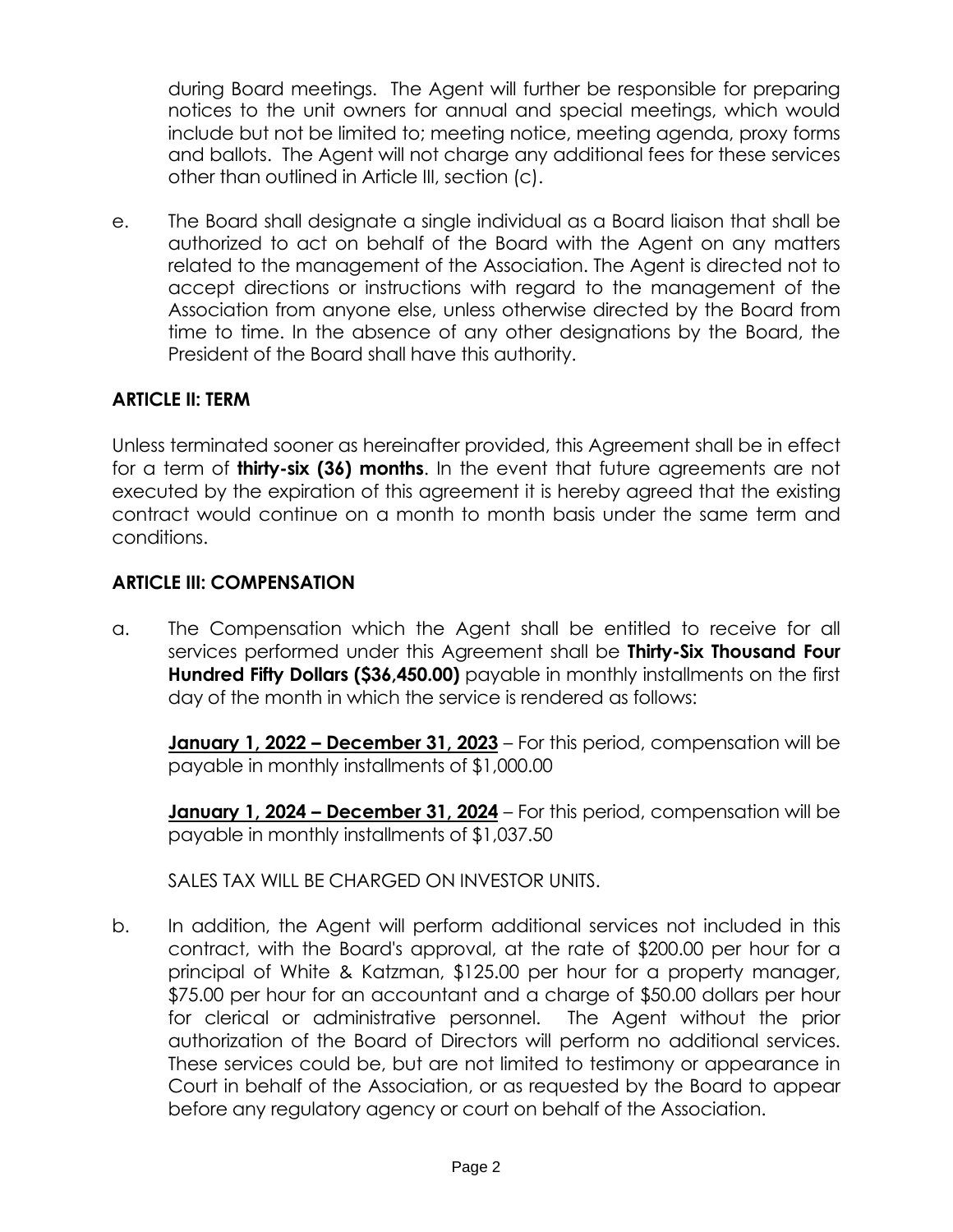- c. Reproduction costs that are not billed directly to the Association by a vendor and are handled by the office equipment of the agent shall be billed at a rate of twenty (.20) cents per copy (includes the price of letterhead and envelopes) postage costs attributable to the Association will be billed at cost.
- d. Building maintenance, repairs to the common areas and repairs to the interior of units that are a Unit Owner expense are not included in this Contract. The Management Company has established a business relationship with W&K Property Services, LLC (WKPS) to provide these maintenance services. These services are optional and not a requirement of this contract.
- e. The Agent will develop and maintain, at its sole expense, an Association web portal to include, but not limited to: initial preparation and customizing of web portal, regularly updating electronic information on the web portal. The costs of hosting and all required maintenance of the web portal will be the Agent's responsibility. Agent will include the following features on the web portal at no additional cost the Association: Mass Messaging (Email Blasting), Board+ (Architecture Change Requests) and Board Task Management.

# **ARTICLE IV: DUTIES OF AGENT**

- a. The Agent shall hire, in its own name, all managerial & other personnel necessary for the efficient discharge of the duties of the Agent hereunder. Compensation for the services of such employees shall be the responsibility of the Agent. The Agent will assign a property manager to act as an account executive for the Association.
- b. The Agent shall use its best efforts to render services and perform duties as follows:
	- l. Collect all regular and special assessments, fines and other sums due from unit owners. By specific direction, the Board may authorize the Agent to request, demand, collect and receive any and all charges, assessments, late charges, finance charges which may at any time be or become due to the Association and to take such action in the name of the Association by way of legal process or otherwise as may be required for the collection of delinquent charges of assessments. The Agent will send a minimum of two notices of delinquency as part of its management fee in an effort to collect delinquent fees. The cost of any collection efforts including but not limited to legal fees, sheriff's fees, will be borne by the Association. As a standard practice,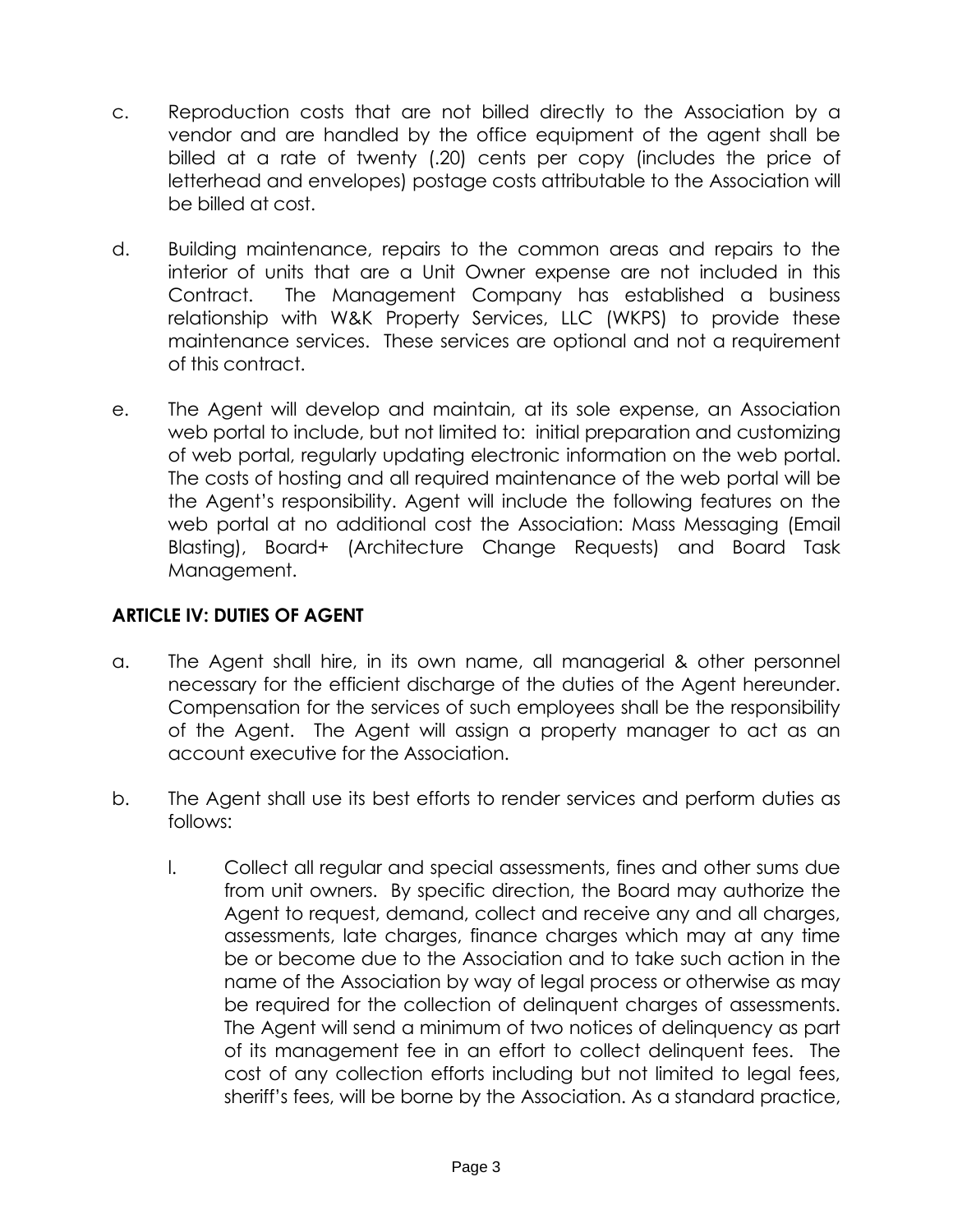the Agent shall furnish the Board with an itemized list of all delinquent accounts as an addition to the monthly statement of receipts and disbursements. The Agent will make itself familiar with the Association's existing collection and delinquency policies. The Agent will work cooperatively with the Association's legal counsel in the process to collect delinquent common charges and assessments**.**

2. Cause the Common Elements of the Association to be maintained and repaired according to standards acceptable to the Board. For any one item of repair or replacement the expenses incurred shall not exceed the sum of ONE THOUSAND DOLLARS (\$1,000.00) unless specifically authorized by the Association; excepting, however, that emergency repairs, involving manifest danger to persons or property, or immediately necessary for the preservation and safety of the property, or required to avoid the suspension of any necessary service to the Unit Owners, may be made by the Agent irrespective of the cost limitation imposed by this paragraph. Notwithstanding this authority as to emergency repairs, it is understood and agreed that the Agent will, if at all possible confer immediately with the Board liaison or other officers of the Board regarding every such expenditure.

The Agent and its employs will, to the best of their ability, return correspondence within a twenty-four (24) hour time period during normal business hours, not including weekends or Holidays. The Agent will additionally provide a twenty-four (24) hour emergency telephone number for any emergencies that might arise at the community. The Agent further agrees to provide staff to respond to such emergencies as may be directed by the Association.

3. Take such action as may be necessary to comply with any and all orders or requirements affecting the property by any federal, state, county or municipal agency having jurisdiction therefore, and orders of the Board of Fire Underwriters or other similar bodies, subject to the same limitations contained in section 2 of this Article in connection with the making of repairs and alterations. The Agent, however, shall not take any action under this Paragraph so long as the Association is contesting, or has affirmed its intention to contest any such order or requirement. The Agent shall promptly and in no event later than 72 hours from the time of its receipt, notify the Board in writing of all such orders and notices of requirements. It is understood and agreed between both parties that this agreement may be terminated by the Agent with reasonable notice in the event that the Board fails to comply or directs the Agent not to comply with regulations of appropriate municipal departments and that in such events the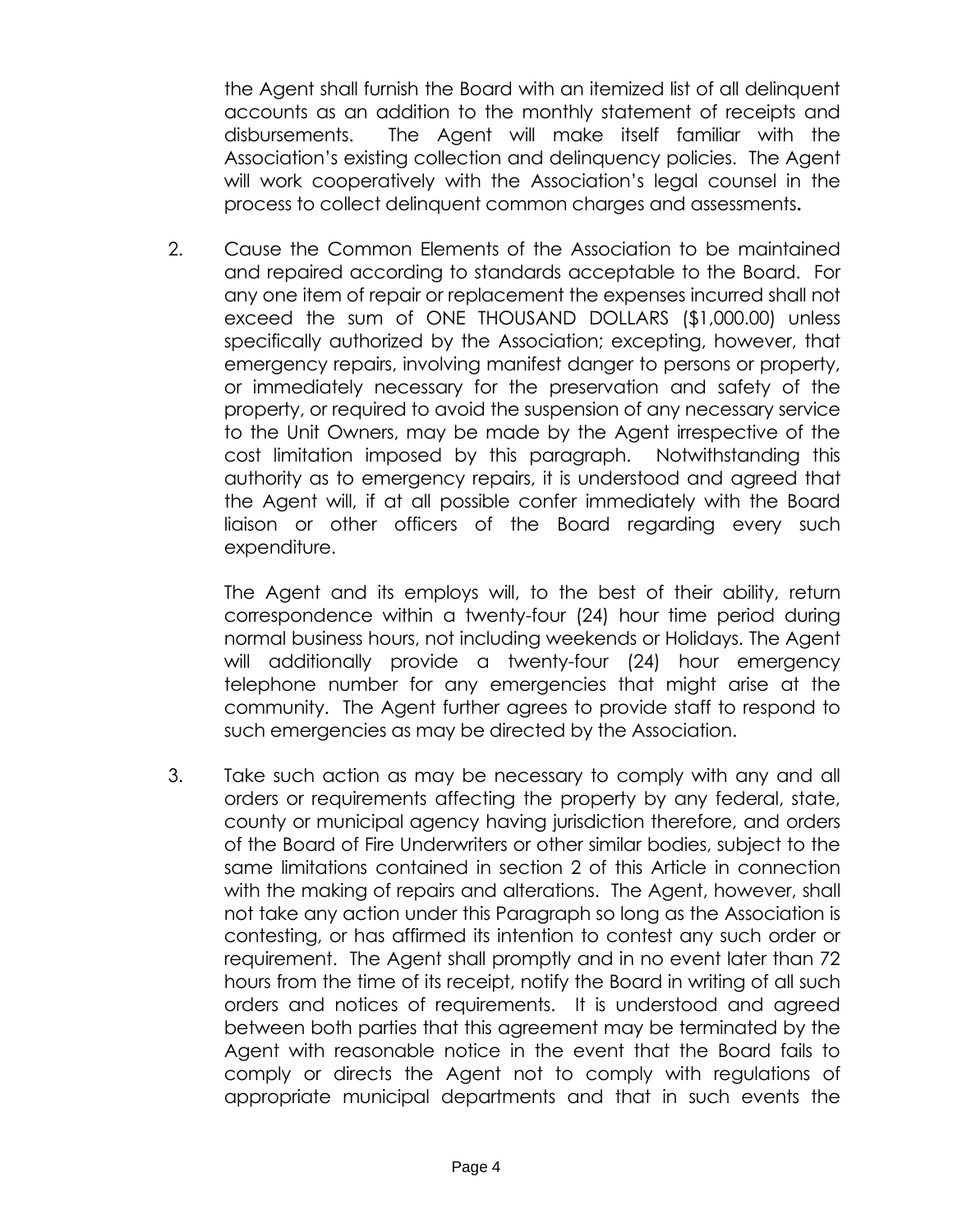Association will save the Agent harmless or indemnify the Agent against any and all consequences of such failure to comply. Agent may not terminate service if the Association is contesting the regulations or rules with the appropriate agency, in such event the Association shall save the Agent from all consequences of such appeal.

- 4. If requested, the Agent will provide services necessary to obtain loans for the Association. Agent services will include review with legal counsel to verify that the Association documents permit corporate bank loans and if applicable, work with legal counsel to amend current documents to incorporate borrowing authority; agent will solicit financial institutions on behalf of Association and provide all necessary documentation required to secure loan commitment. The Agent charges a fee of 1% of the loan amount for this service. If the Association requests the Agent to provide the Supervisory Services on a project, the loan procurement is included in the supervisory fee.
- 5. Subject to the annual budget approved by the Board, or as otherwise approved by the Board, make contracts for insurance, landscaping, snow removal, exterminating, janitorial and other routine operating expenditures. When taking bids for said contracts, unless otherwise provided in the Agreement or directed by the Executive Board, for any contract expected to cost more than \$5,000.00, the Agent shall take reasonable steps to obtain at least three bids in writing for the Association all factors considered. Should the Agent supervise renovation, repair, or construction, including restoration of the Unit or part of the Unit, caused by fire or other occurrences whether covered by insurance or not, or supervise contracts for repairs or services not so stated in this Agreement in excess of five thousand (\$5,000.00), Agent and Association will enter into a separate agreement and negotiate a fee due to Agent commensurate with the additional time and effort required for said project.
- 6. When authorized by the Board, cause to be placed or kept in force all forms of insurance required by the Connecticut Condominium Act of 1976 and Common Interest Ownership Act of 1984 and Public Act No. 09-225 effective July 1, 2010 and the Declaration and the Bylaws, including and as required by the Board Directors, but not limited to, workers' compensation insurance, public liability insurance, fire and extended coverage insurance, burglary and theft insurance, Directors and Officers Liability insurance, the cost to be borne by the Association. All of the various types of insurance coverage required should be placed with such companies, in such amounts and with such beneficial interests appearing therein that shall be acceptable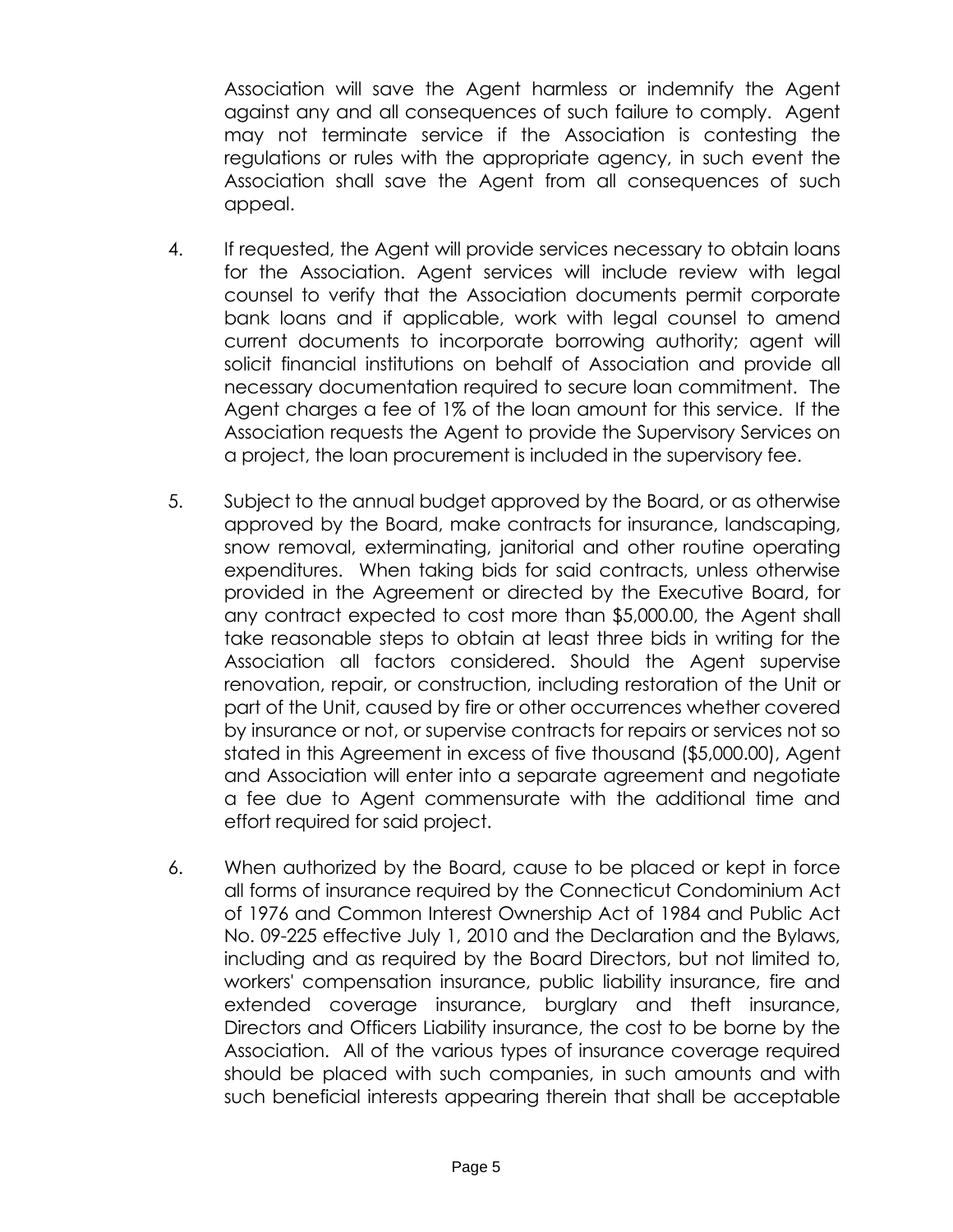to the Board. The Agent shall promptly investigate and make a full report within 72 hours as to all accidents or claims for damages relating to the management, operation and maintenance of the Association, including any damages or destruction to the Unit, the estimated cost of repair, and shall cooperate and make any and all reports required by an insurance company in connection therewith.

- 7. Maintain the Association's financial record books, accounts and other records as provided by the Association's Declaration and Bylaws and pursuant to the Condominium Acts; issue Resale Certificates and Statements of Common Charges in accordance with the requirements of the Acts at an additional cost to the selling unit owner and issue certificates of account to unit owners requesting such, their mortgagors and lienors. Such records shall be kept at the office of the Agent and shall be available for inspection and copying during business hours. The agent will store current year and previous fiscal year records at its offices. Any additional record storage will be billed out to the Association at \$3.50 per record box per month. The Association may also conduct an external audit of the Agent, provided that the cost for same is paid by the Association to said independent auditor. The agent agrees to work cooperatively with the Association's independent auditor.
- 8. Maintain records sufficient to describe its services hereunder and financial books and records sufficient, in accordance with prevailing accounting standards, to identify the source of all funds collected by it in its capacity as Agent, and the disbursement thereof. Such records shall be kept at the office of the Agent and shall be available after reasonable notice and for inspection and copying by the unit owners during business hours. The Agent shall perform a continual internal accounting of the Agent's financial records relative to its services as Agent for the purpose of verifying same, but no independent or external audit shall be required of it. Notwithstanding the foregoing, if any unit owner's first mortgagee so stipulates, and after approval thereof by the Board, the mortgagee shall have the right to examine and inspect the books of the Agent at reasonable times upon prior written request at the Mortgagee's sole expense. As a standard practice, the Agent shall render to the Association a statement of receipts and disbursements monthly covering the preceding month, and in addition shall render to the Association, at least quarterly, a summary statement of receipts and disbursements.
- 9. From the funds collected and deposited in the special account hereinafter provided, cause to be disbursed regularly and punctually: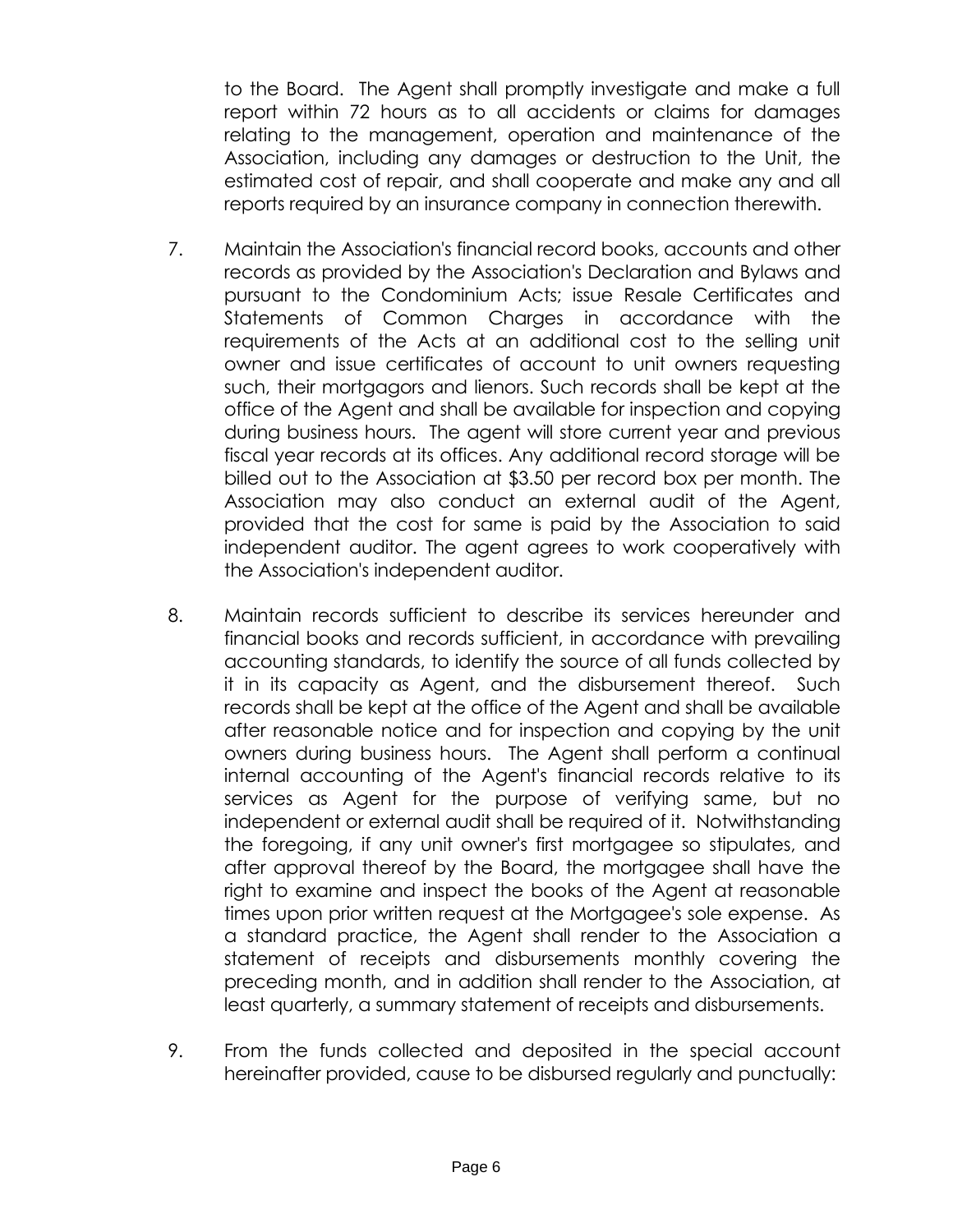- (i) Salaries and other compensation due and payable to the employees of the Association and any required taxes.
- (ii) Fire and other property insurance premiums, and
- (iii) Sums otherwise due and payable by the Association as operating expenses authorized to be incurred under the terms of this Agreement, including the Agent's compensation. After disbursement in the order herein specified, any balance remaining in the special account may be disbursed or transferred from time to time, but only as specifically directed by the prior written consent of the Board.
- 10. Working with assistance of an accountant in the employ of the Association, where necessary, prepare for execution and filing by the Association all forms, reports and returns required by law to maintain compliance in connection with unemployment insurance, workmen's compensation insurance, disability benefits, social security, federal and state corporate taxes, business tax returns, and other similar taxes now in effect or hereafter imposed, and also requirements relating to the employment of personnel, if applicable.
- 11. As approved by the Board establish and maintain, in a bank whose deposits are insured by the Federal Deposit Insurance Corporation or similar agency separate bank accounts for the Association for the deposit of the monies of the Association, with authority to draw thereon for any payments to be made by the Agent to discharge any liabilities or obligations incurred pursuant to this Agreement, and for the payment of the Agent's fee, all of which payments shall be subject to the limitations in this agreement. The Agent shall assure and hold in escrow, if directed by the Board, each month's sums as might be required for meeting future requirements. Authorized signatories for the various Association accounts will be as determined by the corporate resolutions and signatory documents as approved by the Board of Directors.
- 12. At least ninety (90) days before the beginning of the new fiscal year, prepare a proposed operating budget setting forth an itemized statement of the anticipated receipts and disbursements for the new fiscal year, and taking into account the general condition of the Association. Such budget together with a statement from the Agent outlining a plan of operation and justifying the estimates made in every important particular, shall be submitted to the Board in final draft in sufficient time to permit the Board to vote on the budget and, thereafter, submit it for approval by the unit owners under Subsection 47-245(c) of the Common Interest Ownership Act. The budget shall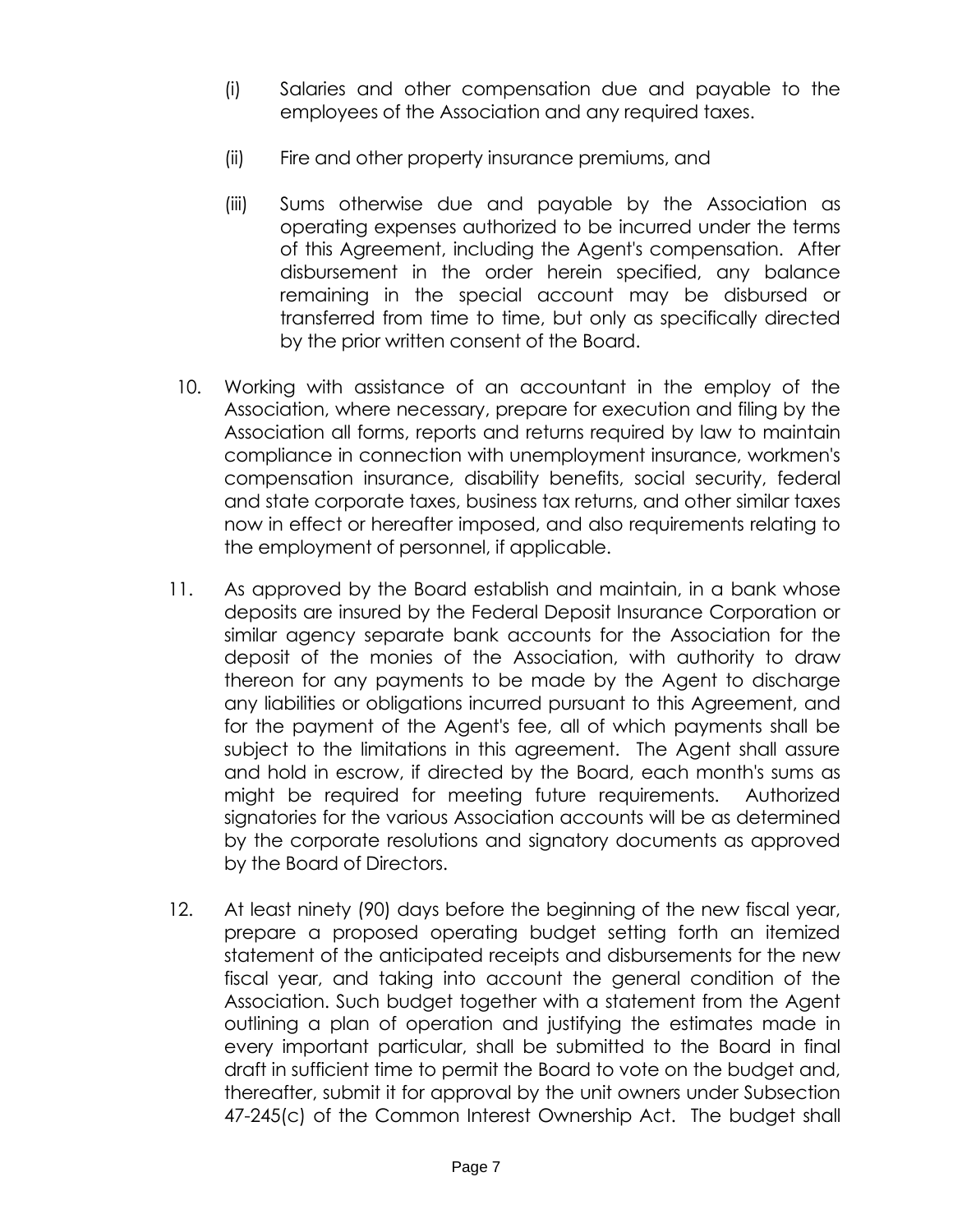serve as a supporting document for the schedule of Common Charges proposed for the new fiscal year. Said budget shall have appended thereto a statement of each Unit Owner's proportionate share of the total assessment required by said budget based on the individual percentage interest of each Unit Owner. It shall also constitute a major control under which the Agent shall operate and there shall be no substantial variances therefrom, except such as may be approved by the Board.

- 13. It shall be the duty of the Agent at all times during the term of this Agreement to operate and maintain the Association according to the highest standards achievable consistent with the overall plan of the Association and the interest of the Unit Owners. The Agent shall see that all Unit Owners are aware of such rules, regulations and notices as may be promulgated by the Association or the Board from time to time. The Agent shall be expected to perform such other acts and deeds as are reasonable, necessary and proper in the discharge of its duties under this Agreement, including but not limited to, periodic inspections of the Common elements on no less than a bimonthly basis. The Agent shall supervise, operate and control, manage and maintain at all times, the use and occupancy of the Association Common Elements and Units therein and as to rules and regulations as the Association may promulgate to enforce the same.
- 14. Agent to act as Dam Operator and point person for Stub Pond dam maintenance and emergency response plan.
- 15. Agent to conduct twice (2) per year exterior inspections of all dwellings at the Association and notify all unit owners in writing of violations or requirements to be in compliance with Association governing documents and policies. Agent charges \$900.00 per inspection.

### **ARTICLE V: STATUS OF AGENT**

Everything done by the Agent under the provisions of this Agreement shall be done as Agent of the Association, and all obligations or expenses incurred thereunder shall be for the account, on behalf, and at the expense of the Association, except that the Association shall not be obligated to pay the overhead expenses of the Agent's off-site office. Any payments to be made by the Agent hereunder shall be made out of such sums as are available in the special account of the Association, or as may be provided by the Association. The Agent shall not be obliged to make any advance to or for the account of the Association or to pay any sum, except out of funds held or provided as aforesaid, nor shall the Agent be obliged to incur any liability or obligation for the account of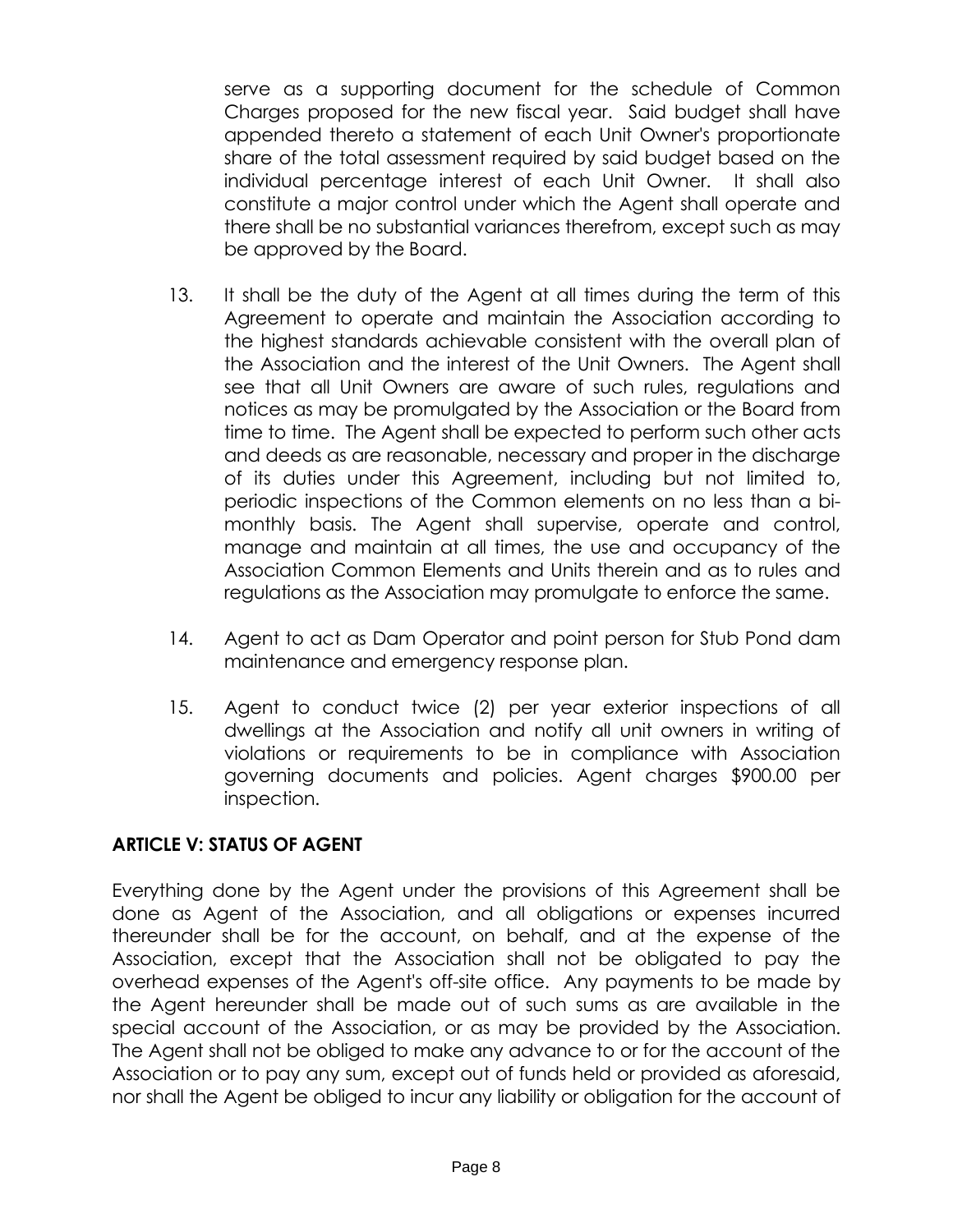the Association.

The Board shall aid and assist the Agent in any reasonable manner requested by the Agent as to the collection of assessments, and the Board shall further aid and assist the Agent in any reasonable manner required by the Agent as to simplify the method of collecting the monthly assessments or special assessments due from unit owners and if the Agent is unable to collect any such assessments, the Agent may refer such assessments to the Association's attorney for suit. The Agent charges an Administrative fee of \$200.00 for this service.

# **ARTICLE VI: LIABILITY OF THE ASSOCIATION**

The Association will indemnify the Agent and hold it harmless as long as the Agent is not in violation of the Management Agreement, Association Documents or applicable law(s), against any loss, cost, or expense, including any reasonable attorneys' fees, resulting from the Agent's acts taken pursuant to this management agreement.

The Association will provide coverage to the Agent, to the extent that this is available to the Agent under the Association's master policy, without additional cost to the Association.

The Agent will not be indemnified by the Association for anything it does contrary to the documents or applicable law(s) unless it is specifically instructed to do so by the Association's officers and board, calls the fact of the violation to the attention of the officers and board and, notwithstanding this, is instructed to take the action anyway.

The Agent will indemnify the Association and hold it harmless for any loss, cost, or expense, including reasonable Attorneys' fees due to the Agent's negligence or willful misconduct which are contrary to the Management Agreement, the documents or applicable law(s), or due to the consequences of any advice given by the Agent to the Association.

The Association understands and agrees that the Agent has expended great amounts of time and effort in the selecting, hiring, and training of its employees and the Agent's business, and conduct thereof, is dependent to a large extent upon maintaining and retaining employees who have been trained by the Manager and the Manager faces extreme hardship and monetary loss whenever such employees leave its service. For the above reasons, the Association agrees that it shall not, directly or indirectly, during the term of the Agreement or for two (2) years after the expiration of the term of this Agreement, employ or solicit for employment, or otherwise engage, Agent's employees. The Association further agrees that the Agent shall be entitled to injunctive relief, monetary damages or both, upon the Association's violation or breach of the foregoing.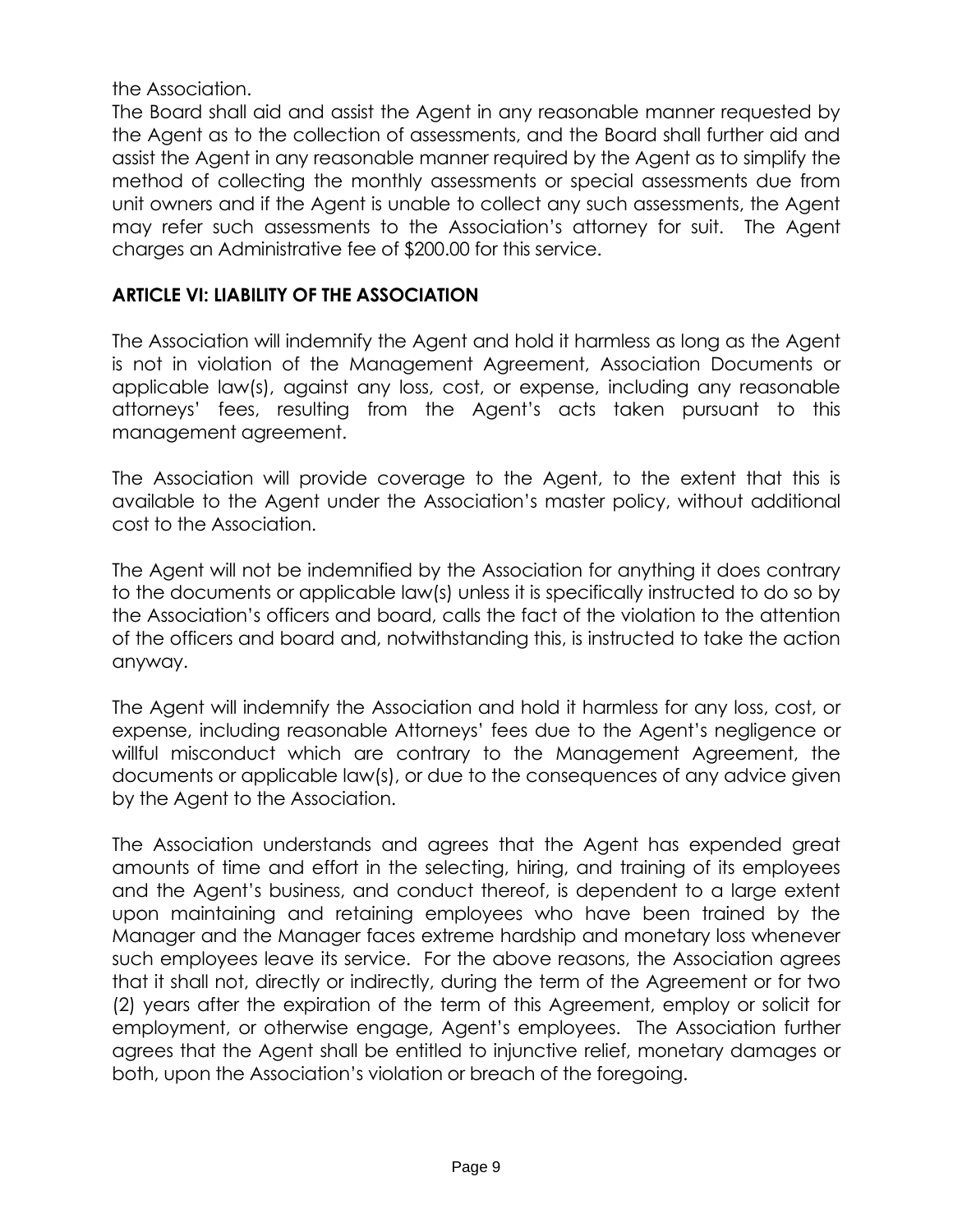**Attorney Fees**: In the event either party institutes an action to enforce or interpret the provisions of this Agreement, the reasonable attorney's fees in additions to "out of pocket" costs and expenses incurred in connection therewith may be awarded at the discretion of the Court.

## **ARTICLE VII: TERMINATION**

- a. Either party may terminate this contract at its sole discretion with a Ninety (90) day prior written notice to the other party. Agent is entitled to compensation in accordance with Article III of this agreement through the end of the ninety (90) days.
- b. Upon the expiration or other termination of the term of this Agreement, the Manager shall deliver to the Association, or to such other person as the Association may direct in writing, all of the records and materials relating to the Association in the possession of the Manager, in good order, including, but not limited to, the following:
	- 1. All funds of the Association in the possession of the Manager and the control of any Association funds under the control of the Manager;
	- 2. All Association Records in the possession or control of the Manager; and
	- 3. Any other material relating to the Common Interest Community or the Association that would not have come into the Manager's possession but for the services provided by the Manager under this Agreement.

All funds and financial records shall be delivered within five business days of the expiration or earlier termination of this Agreement and all other Association Records and materials shall be delivered within ten business days.

If the Manager receives any funds or materials relating to the Association after the termination of this Agreement, it shall forward them immediately to the Association or to such other party as the Association may direct in writing.

No claim by the Manager or dispute between the parties, including, but not limited to, a claim that the Manager has not been fully compensated under this Agreement shall permit the Manager to withhold or delay the transfer of any of the records, funds, and materials required under this section.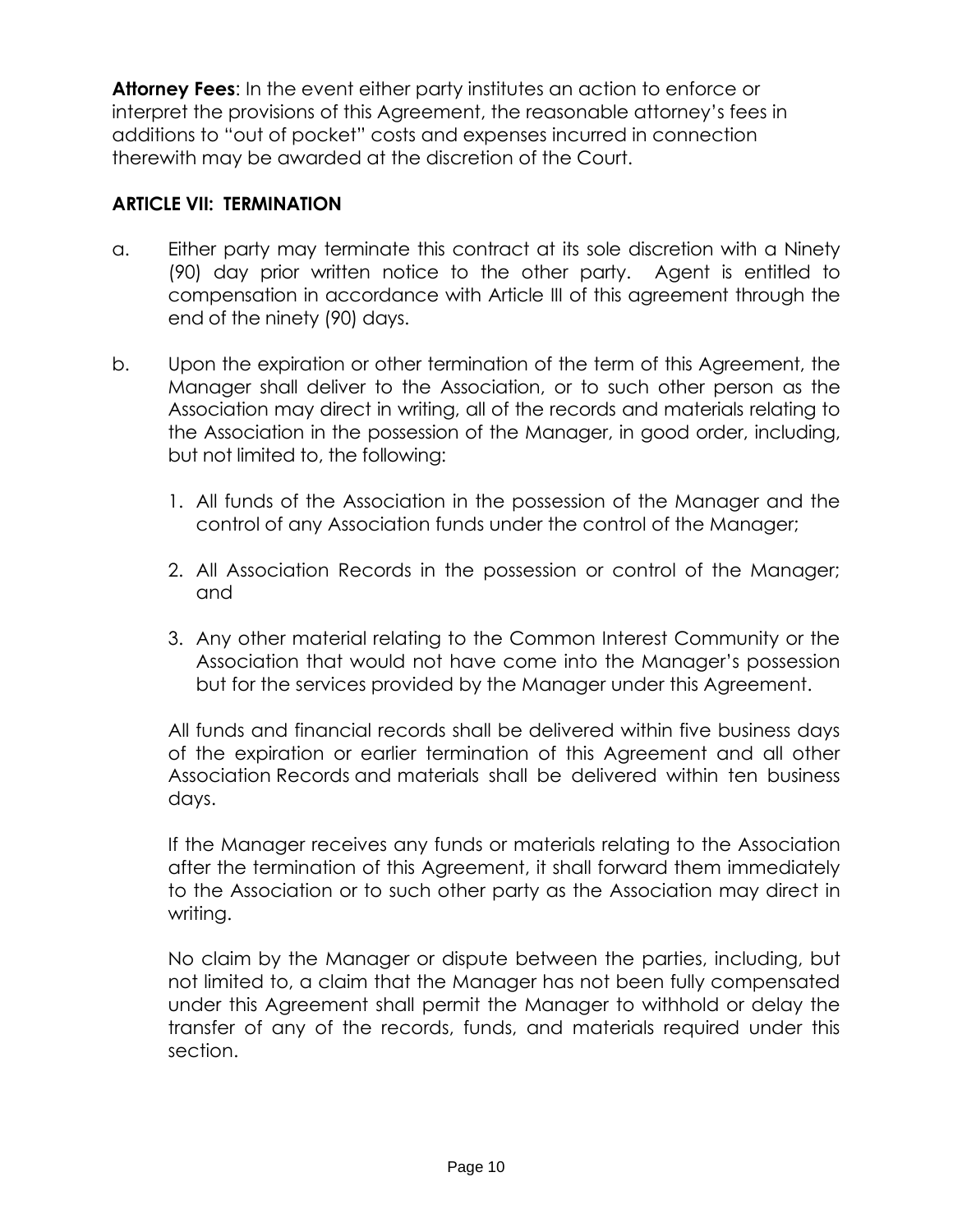## **ARTICLE VIII: COMPLIANCE**

- a. Compliance with Chapter 400b, Sections 20-450 to 20-462 of the Connecticut General Statutes.
	- 1. Agent shall comply with all provisions of Chapter 400b, Sections 20-450 to 20-462 of the Connecticut General Statutes, including maintaining a current registration certificate as a community manager. Agent's registration certificate is CAM0000076.
	- 2. At all times during the term of this Agreement, the Manager, and all of the Manager's personnel who control, collect, have access to, or disburse funds of the Association shall be covered by a fidelity bond or a policy of fidelity insurance complying with the provisions of Section 20- 460 of the Manager Registration Act. Such bond or policy shall name the Association as an obligee and shall, in no event, be for less than the sum of three months' assessments plus reserve funds. The Association may, at its discretion, provide for such bond or policy as part of its master insurance policy or otherwise. If it does not, the Manager shall arrange for such bond and shall furnish a copy to the Association. In either event, the cost of such bond shall be the obligation of the Association.
- b. The Agent shall furnish a Certificate of such fidelity insurance prior to the commencement of this Contract and shall furnish a new Certificate upon renewal or replacement. The Association shall pay the cost of the fidelity insurance.

### **ARTICLE IX: MISCELLANEOUS**

a. Notices. Any notice, demand or other written instrument required or permitted to be given, made, or sent hereunder shall be in writing, signed by the party giving or making the same, and shall be sent by registered or certified mail to the following:

|  | As to Association | Jeffrey McChristian, Esq.<br>280 Trumbull Street<br>Hartford, CT 06103                      |
|--|-------------------|---------------------------------------------------------------------------------------------|
|  | 2. As to Agent:   | White & Katzman Management, Inc.<br>111 Roberts Street, Suite G1<br>East Hartford, CT 06108 |

Any party hereto shall have the right to change the place to which and the person to whom any such notice, offer, demand or writing shall be sent to him by similar notice sent in like manner to all parties hereto.